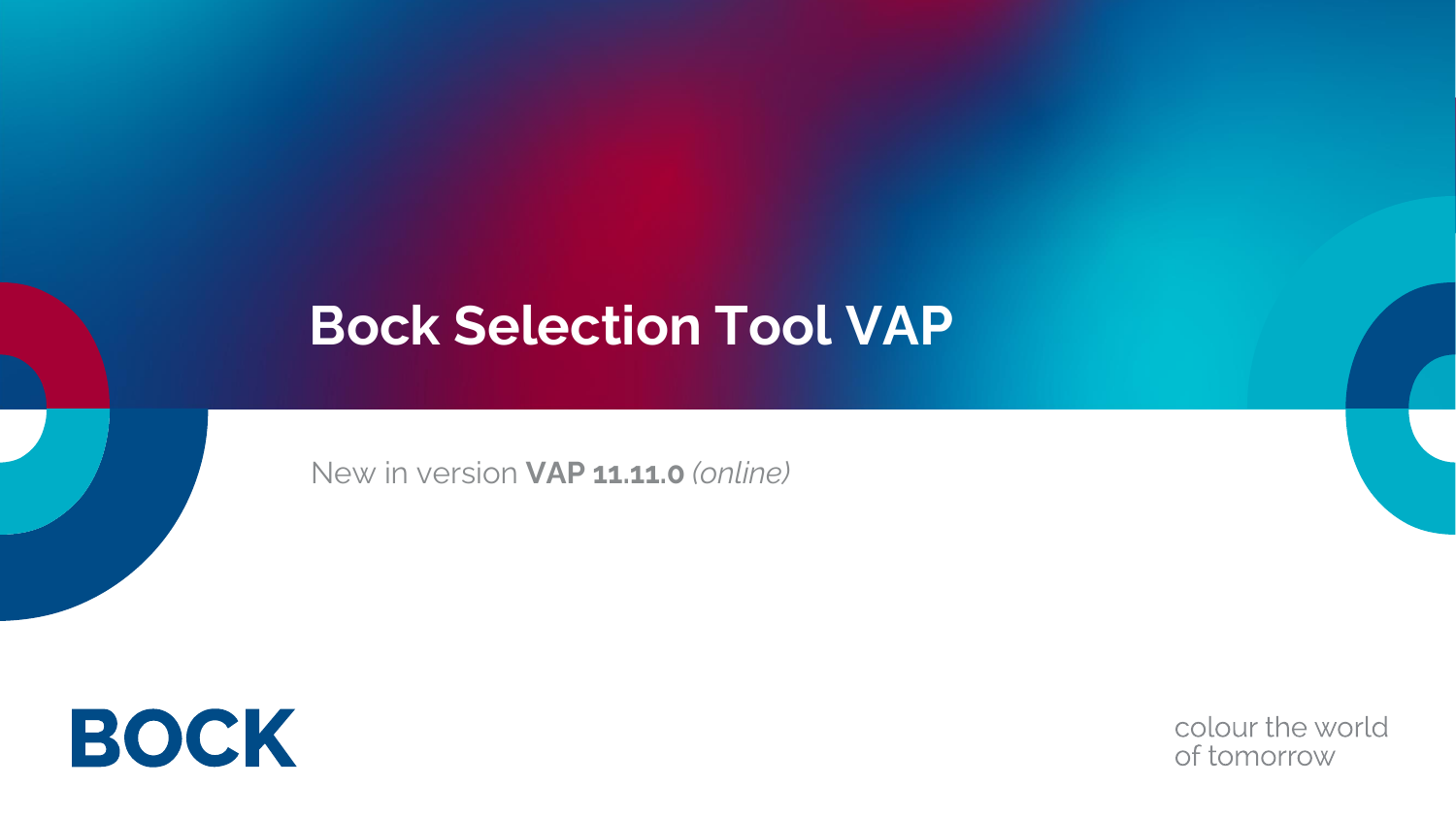### **Semi-hermetic condensing units: New condenser fans**

SHG-L, SHA-L & SHGZ7-L

- **Conversion of condenser fans** of the 1-stage [SHG-L](https://vap.bock.de/stationaryapplication/Pages/ProductGroup.aspx?ItemObjectID=SHGL) and [SHA-L](https://vap.bock.de/stationaryapplication/Pages/ProductGroup.aspx?ItemObjectID=SHAL), as well as the 2-stage [SHGZ-L](https://vap.bock.de/stationaryapplication/Pages/ProductGroup.aspx?ItemObjectID=SHGZ) air-cooled condensing units to **high-efficiency AC fans** in the course of adaptation to the ErP regulation
- The previously used fans of diameters 420, 450 and 500 were replaced by a uniform fan of **diameter 450**
- The new Bock condensing units, adapted to the highest eco-design requirements, receive a new *design code*  **DK 076**
- Please note that the new (as of DK 076) and previous (up to DK 075) fans and heat exchangers are not interchangeable
- ATTENTION: The dimensions of the condensing units are getting larger. Dimensional drawings shown in the software for SHG(SHA)34-66-L and SHGZ7 not yet updated!

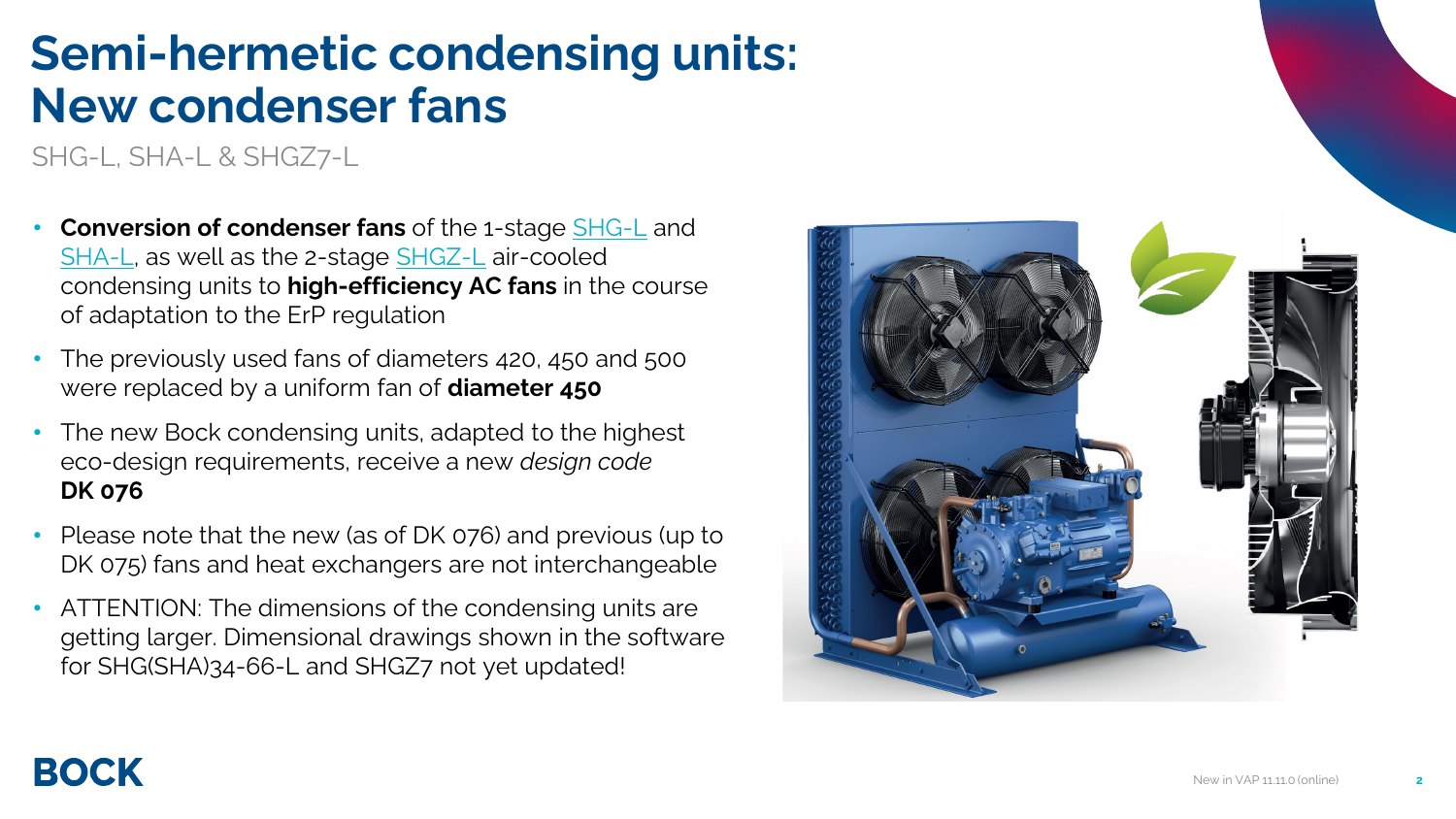# **Transcritical CO2 compressors with permanent magnet motor for direct start (LSPM)**

HGX24+34+46 ML*P*/S*P*/SH*P* CO2 T

- The compressor portfolio for the refrigerant R744 (CO2) has been extended by a new series with **LSPM motor**  technology (Line Start Permanent Magnet): *Transcritical* compressors of the sizes [HGX24+34+46](https://vap.bock.de/stationaryapplication/Pages/ProductGroup.aspx?ItemObjectID=HGCO2T) *P* CO2 T
- In the software you will find this product series together with the transcritical compressors with asynchronous motors: HGX12-46 CO2 T
- Further information on this product series can be found on our homepage [www.bock.de](https://bock.de/en/news/transcritical-bock-co2-compressors-lspm-motors)<sup>1</sup>

| Types                                           |              | Displacement at 50 Hz (1450 rpm) m'/h |      |                                                    |      |      |      |
|-------------------------------------------------|--------------|---------------------------------------|------|----------------------------------------------------|------|------|------|
| <b>HGX12</b>                                    | 12           | 2.8                                   | 3.5  |                                                    |      |      |      |
| <b>HGX24</b>                                    | 4.5          | 5.2                                   | ZS:  | 2.3                                                |      |      |      |
| <b>HGX34</b>                                    | 12<br>25.5   | 11.3                                  | 12.2 | 34.5                                               | 35.2 | 32.2 | 28.1 |
| <b>HOXAS</b>                                    | 28.8         | 27.2 39.2                             |      | 12.2                                               |      |      |      |
|                                                 |              |                                       |      |                                                    |      |      |      |
|                                                 |              |                                       |      |                                                    |      |      |      |
| <b>Types</b>                                    |              |                                       |      | Displacement at 50 Hz (1500 rpm) m <sup>3</sup> /h |      |      |      |
| <b>HGX24</b>                                    | 4.8          | 6.2                                   | 7.9  | 9.7                                                |      |      |      |
| HG P CO2 T transcritical (LSPM)<br><b>HGX34</b> | 10.2<br>26.3 | 11.7                                  | 13.3 | 15.0                                               | 16.9 | 18.8 | 20.8 |

**CO2-Compressors (transcritical)** 

<sup>1</sup> Link available from week 23

BOCK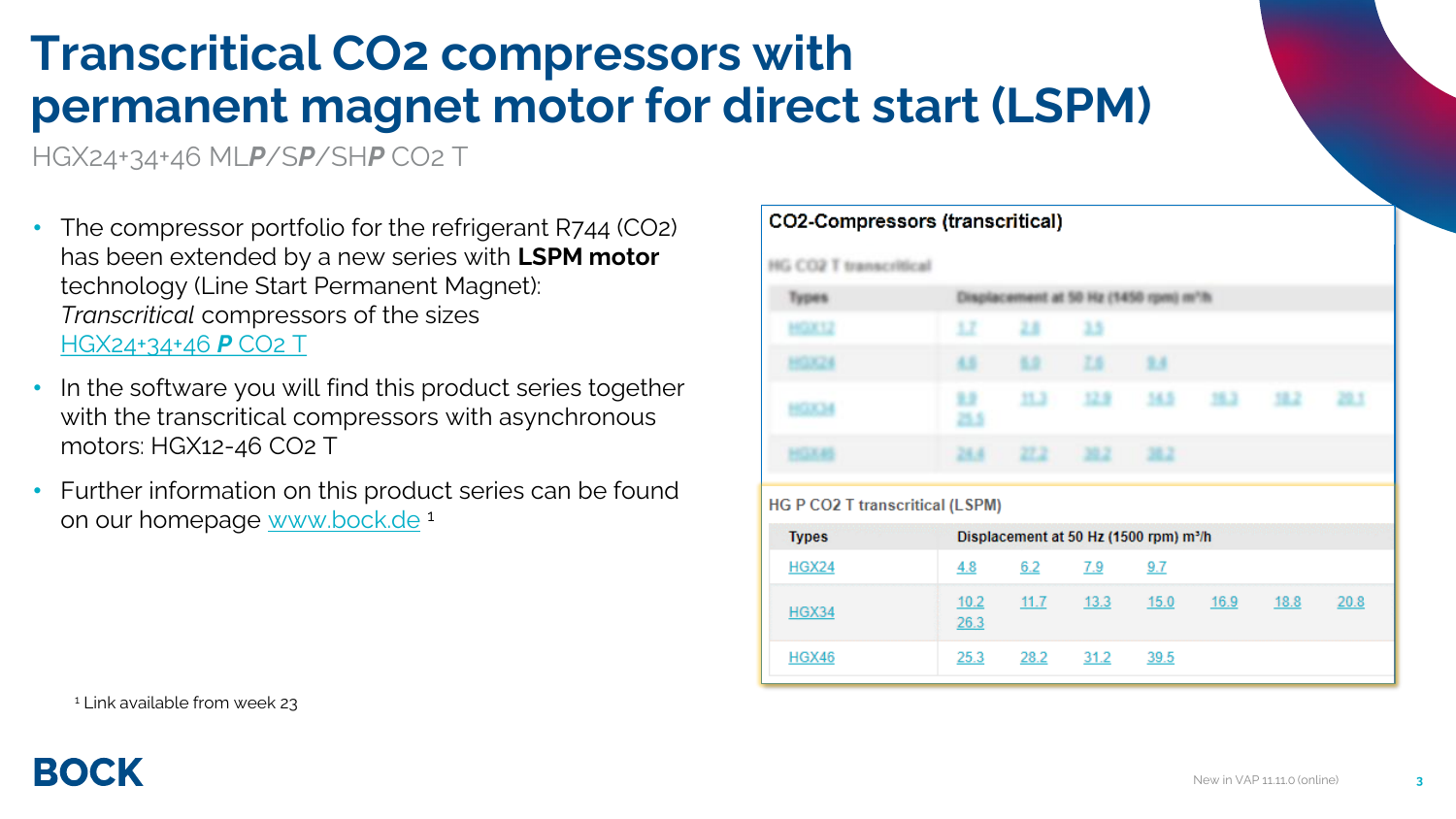#### **Digital capacity regulator for transcritical CO2-compressors: DCR22 CO2 flexxCO2NTROL**

HGX24+34+46 *(+P)* CO2 T

- New accessory for the transcritical 4- and 6-cylinder CO2 series HGX24+34+46 *(+P)* CO2 T: Digital capacity regulator BOCK *DCR22 CO2 flexxCO2NTROL*
- Almost infinitely variable regulation between 100% and 25% (depending on operating conditions)<sup>1</sup>
- Compressors can be equipped with a maximum of two (4-cylinder) and three (6-cylinder) capacity controllers, respectively
- Further information on this product series can be found on our homepage [www.bock.de](https://bock.de/en/news/transcritical-bock-co2-compressors-lspm-motors)



<sup>1</sup> Restrictions on the application limits must be observed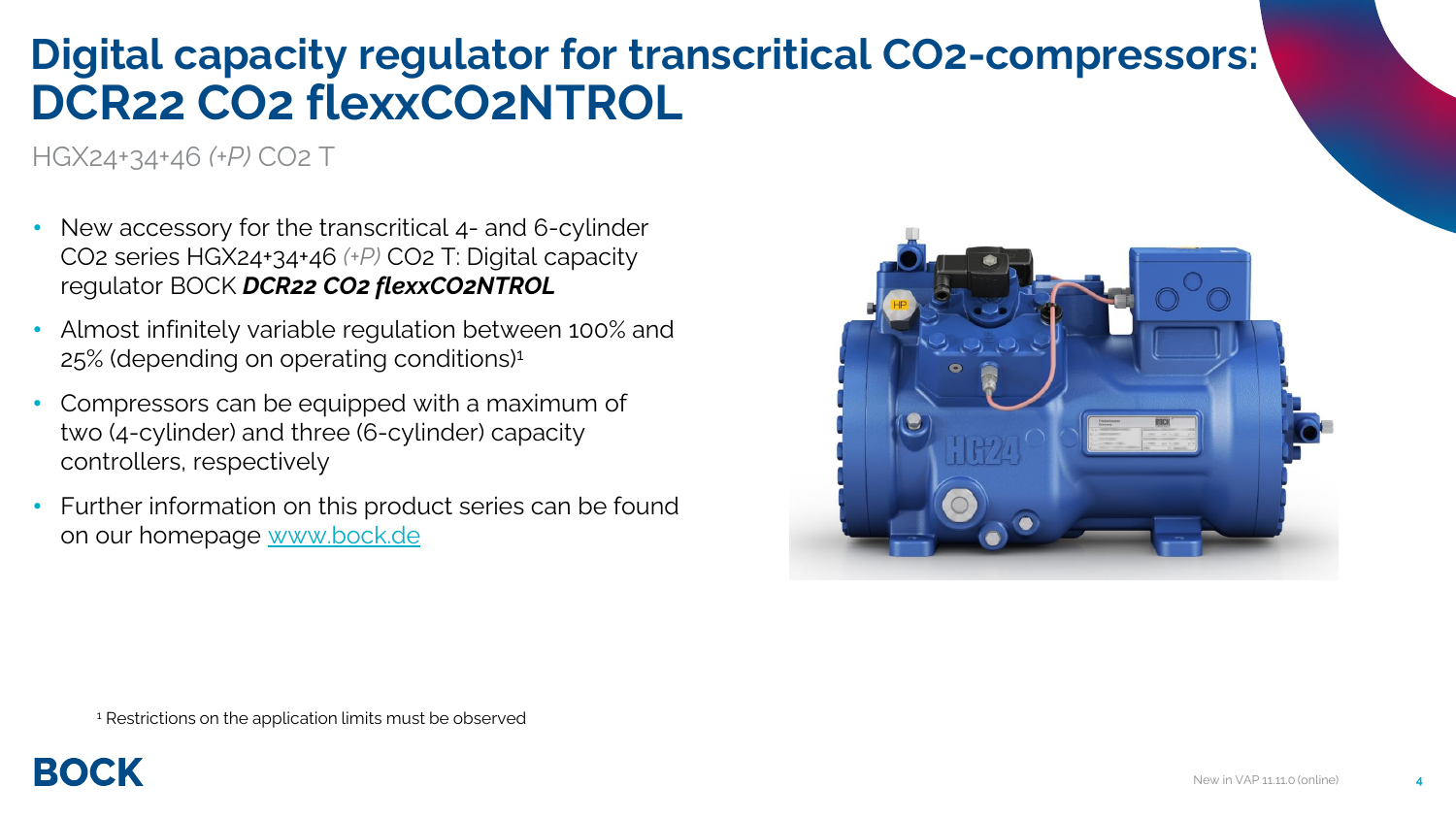## **HA-Compressors | Display discharge end temperature**

HA22e – HA44e & SHA22e-44e-L

- For the air-cooled semi-hermetic *HA compressors* and *SHA condensing units*, the (*calculated*) discharge end temperature is now displayed in the VAP.
- The discharge end temperature is a purely calculated value; among other things, the heat dissipation of the compressor is not taken into account. In reality, the deviations from the actually measured discharge end temperature can vary depending on, among other things, the ambient temperature, superheat, etc.
- The displayed discharge end temperature is limited to a minimum value of 60°C, which is indicated by a preceding "<" sign.

| HAX44e/565-4                                                                                                                                                                                                                        |                       |    |                                                               |  |  |  |  |
|-------------------------------------------------------------------------------------------------------------------------------------------------------------------------------------------------------------------------------------|-----------------------|----|---------------------------------------------------------------|--|--|--|--|
| Application<br>Refrigeration & AC<br>T.<br>$\checkmark$<br>Hz $400 \times$<br>Power supply<br>- V<br>$50 \vee$<br>Motor<br>Fan 230V -1-50/60Hz<br>380-420V Y/YY -3- 50Hz PW<br>$\mathbf{r}$<br>$\lor$<br>FN12900<br><b>ANSI 540</b> |                       |    |                                                               |  |  |  |  |
| Refrigerant                                                                                                                                                                                                                         | <b>R448A</b>          | v  | F.<br>Frequency inverter                                      |  |  |  |  |
| Reference temperature                                                                                                                                                                                                               | Dew point             | v  | Hz<br>Supply frequency<br>50                                  |  |  |  |  |
| <b>Evaporating temperature</b>                                                                                                                                                                                                      | °C<br>$-35.0$         |    | $20 \frac{1}{\sqrt{2}}$<br>°C<br>Suction gas temperature<br>v |  |  |  |  |
| Evaporating pressure (abs.)                                                                                                                                                                                                         | 1.27<br>bar           |    | Subcooling (outside cond.)<br>0<br>Κ                          |  |  |  |  |
| Condensing temperature                                                                                                                                                                                                              | 40.0<br>°C            |    | Usable superheat<br>100%<br>$\vee$                            |  |  |  |  |
| Condensing pressure (abs.)                                                                                                                                                                                                          | 16.58<br>bar          |    | Ã.<br>or individual<br>$5\Diamond$<br>Κ                       |  |  |  |  |
| Compressor refrigeration capacity                                                                                                                                                                                                   | <b>kW</b><br>7.07     |    | Coefficient of performance (COP/EER)<br>1.48                  |  |  |  |  |
| Evaporator refrigeration capacity                                                                                                                                                                                                   | <b>KW</b><br>7.07     | Ã. | kW<br>Condensing capacity<br>11.20                            |  |  |  |  |
| Power consumption                                                                                                                                                                                                                   | <b>kW</b><br>4.78     |    | Mass flow<br>0.041<br>kg/s                                    |  |  |  |  |
| Current draw (400 V)                                                                                                                                                                                                                | 13.40<br>$\mathsf{A}$ |    | °C<br>Discharge end temperature<br>117.1                      |  |  |  |  |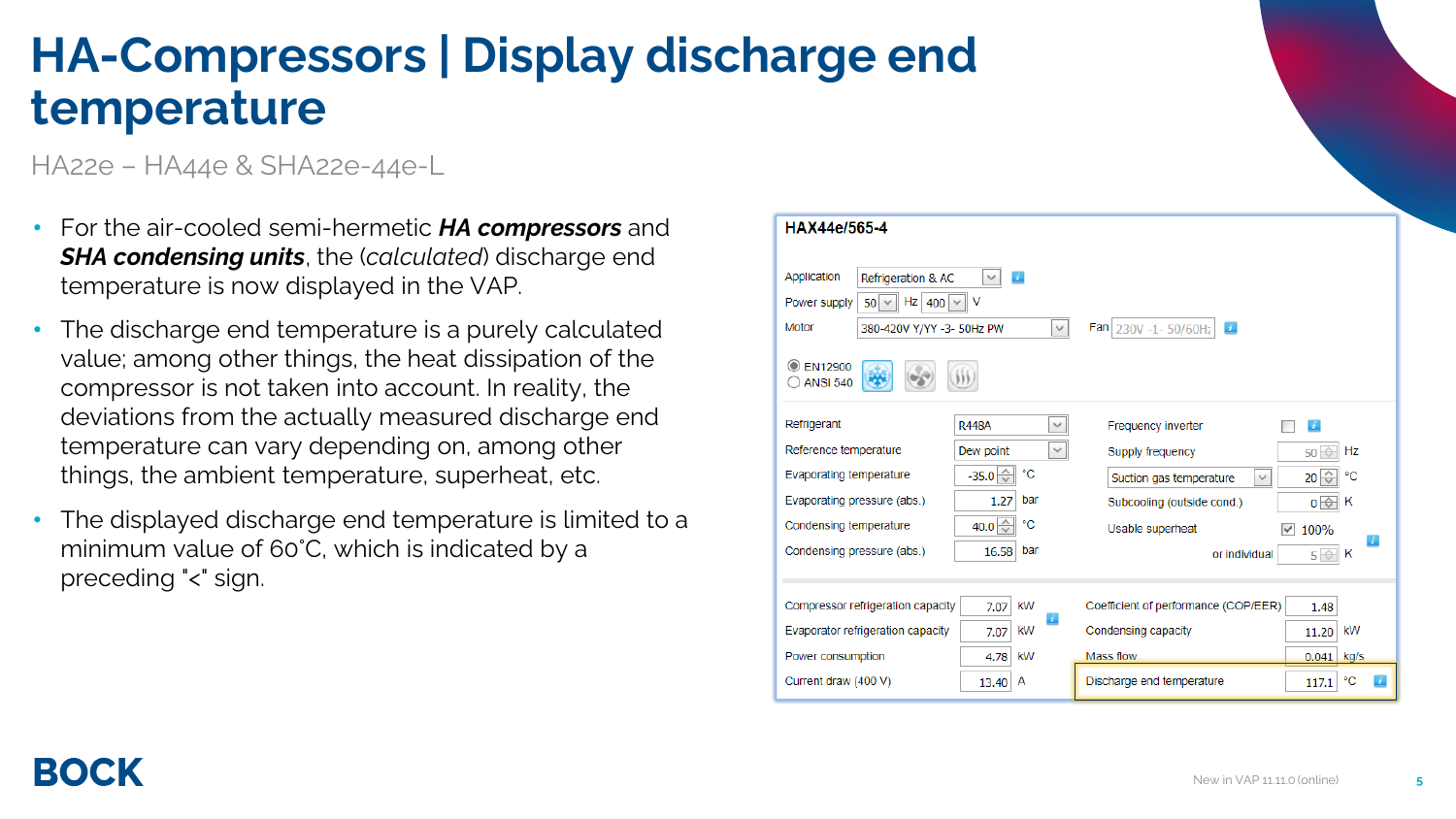## **Anti-vibration pads (mounting parts) now optional free accessory**

- **Conversion** of the anti-vibration pads (mounting parts) previously included in the scope of delivery **to** *free* **accessory**
- In future the anti-vibration pads will only be supplied with the compressor if explicitly requested
- The background for this is that for many of our customers, especially in the rack building sector, the anti-vibration pads are not used and are disposed of. This is an unnecessary burden on the environment, which we want to avoid in the long term.